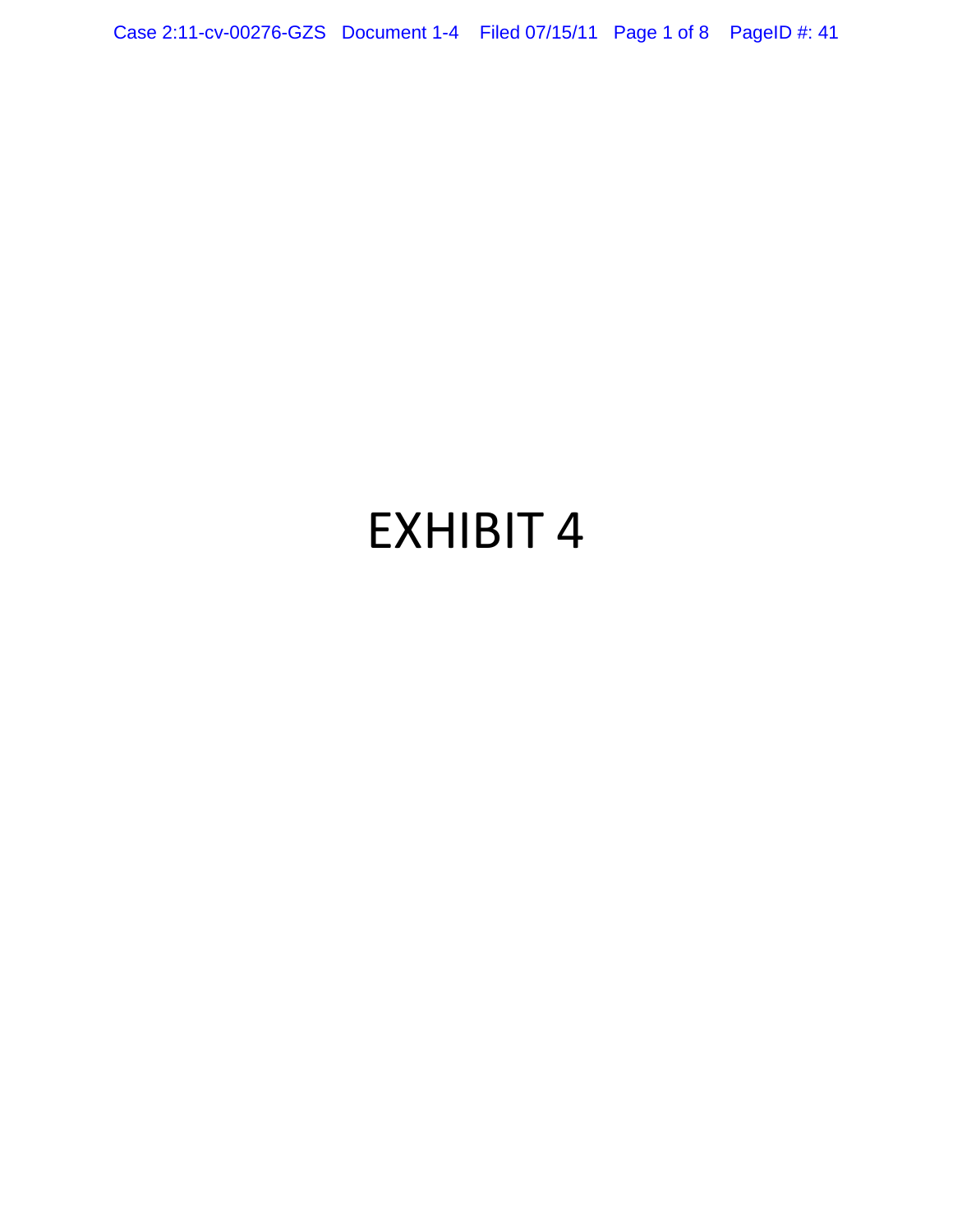MILLER HYDRO GROUP

148 Middle Street, Suite 506 - Portland, Maine 04101 Tel. (207) 772-6190 - Fax (207) 772-6320

July 26, 2010

Kimberly D. Bose, Secretary Federal Energy Regulatory Commission Mail Code: OEP/DHAC 12.3 888 First Street, NE Washington, DC 20426

ូ<br>ទា දූ

**ORIGINAL** 

Subject: Wonunbo Project (PERC No. 3428-ME) Annual Fish Passage Status Report

Dear Secretary Bose:

On September 24, 1998, Miller Hydro Group (MHO) filed its recommendations under Article 3S for future fisb passage study activities at the Worumbo Project on the Androscoggin River in Maine. These recommendations followed consultation with the resource agencies and were approved by the Commission in its "Order Approving Recommendations on Fish Passage Studies" issued on November 12,1998:

- 1. No additional upstream or downstream fish passage studies are recommended at this time. Future studies, if any, may be determined in consultation with the resource agencies as alewife or other target populations become more abundant, as the evaluation of additional modifications may be indicated, or as additional methods and technologies appropriate to the site become available.
- 2. Upstream and downstream fish passage facilities are to be operated in a manner and on a schedule detennined in consultation with the resource agencies.
- 3. The licensee will meet with the resource agencies annually to discuss the status of anadromous fish runs in the Androscoggin River and the need for further passage studies.
- 4. Annual status reports will be filed with the Commission following the annual meetings with the resource agencies.

The 2010 annual resource agency meeting was held on Thursday, March 25,2010, at 9:30 a.m. at the offices of the Maine Department of Marine Resources, Sea-Run Fisheries and Habitat, in Hallowell, Maine. In attendance were: Michael Brown, Paul Christman, Melissa Laser and Lew Flagg of the Maine Department of Marine Resources (DMR), Ed Hudson and John Demchak of Topsham Hydro Partners, and Mark Isaacson, Bead Keith and Ken Wells of Miller Hydro Group (MHO).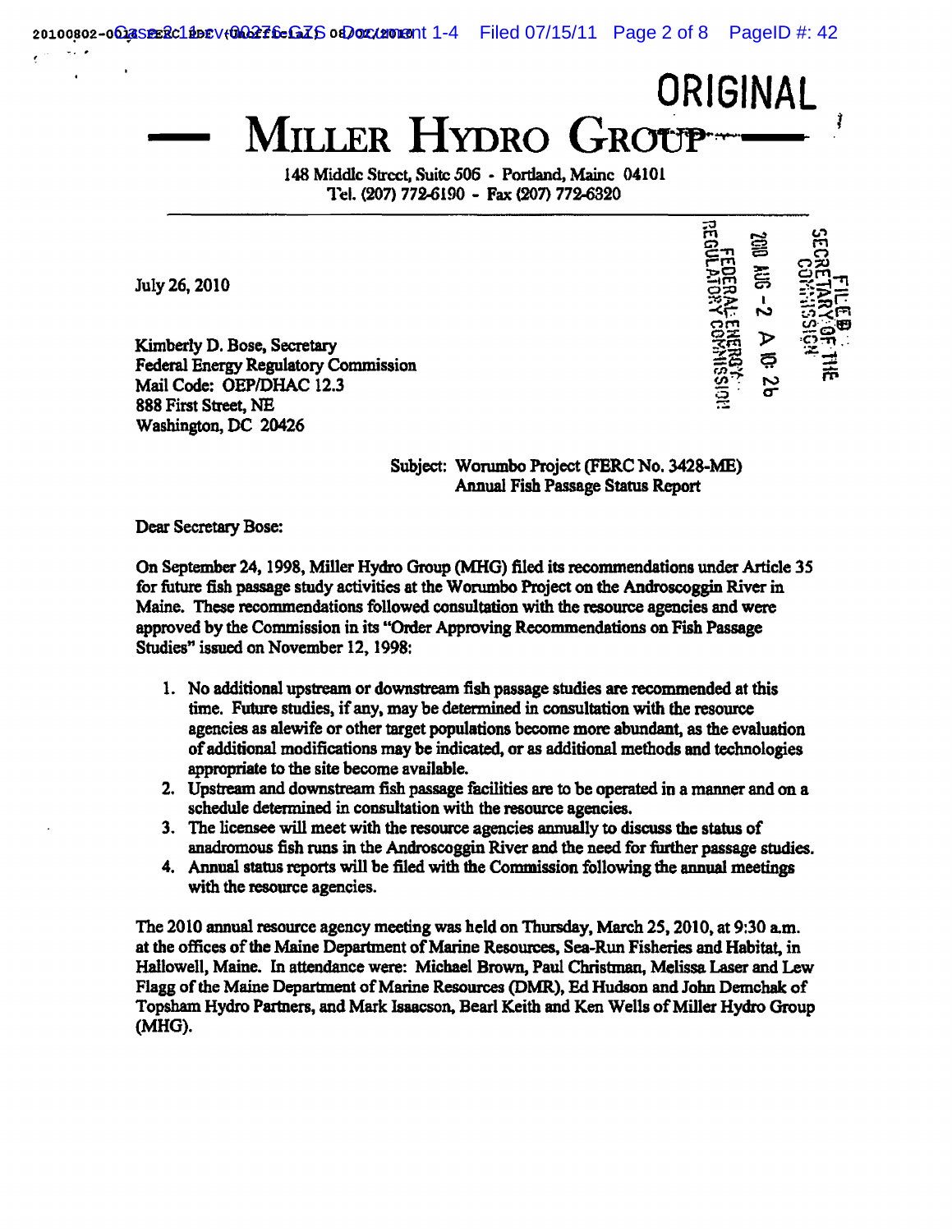Worumbo Project (FERC No. 3428-ME) Annual Fish Passage Status Report/Page 2

#### Summary of 2009 Upstream Fish Passage Operations

Ken Wells, Station Manager at the Worumbo Project, provided a summary report of fish passage operations dming the 2009 season. Inspection, maintenance, any needed repairs and system testing were completed by station personnel by May 13, 2009. In accordance with instructions from DMR, the upstream passage facilities were operated from May 18, 2009 to July 31, 2009. Fish passage operations were suspended during two periods of high river flow between *6/19/09*  and *6124109* and between *6128/09* and *7113/09.* The travel limit switch for the lift hopper was replaced during the first of these two periods. In addition, operation was suspended for a short period on 6/8/09 in order to clean the upper section. A second upstream operational season occurred between 9/23/09 and 10/23/09. No salmon were noted during the first lift season and one (1) salmon was recorded during the second lift season.

During the operational periods the lift was operated at 9:00 a.m., 11:00 a.m., 1 :00 p.m., 3:00 p.m., and 5:00 p.m. daily.

Starting and stopping of attraction purnos was controlled by the station PLC-5 computer, based upon station output, as follows:

- Two (2) pumps (pump #1 plus pump #4) with output up to 7.9 MW.
- Three (3) pumps (#1, #3, and #4) with output between 8.0 MW and 9.9 MW.
- All four (4) pumps with output at 10.0 MW or above.

The appropriate pumps were started at 7:00 a.m. daily. All attraction pumps were shut down following the last lift of each day (5:00 p.m.) during the first operational period. (During any second operational period one attraction pump is run overnight in order to maintain flow in the lower fishway area.)

During the first operational period, the upper section (exit channel) gravity attraction flow was run 24 hours per day, 7 days per week. (The upper section gravity attraction flow is secured nightly following the last lift if there is a second operational period)

The station computer controlled the mill side inlet weir gate opening limits. The river side inlet weir gate opening was manually controlled.

Both entrance weir gates and upper gravity attraction flow were checked periodically and adjusted as needed.

During the first fish passage period, fish were held in the upper channel until counted at the station fish viewing window. During this period counting took place two to three times per day Monday through Friday and once per day on weekends and holidays. Counted fish were released to the headpond. (If there is a second operational season, the rotating gate just downstream from the viewiog window is removed allowing the fish to freely exit the upper channel into the headpond without being counted.) A video camera was mounted on the upper section of the fish lift hopper system during any operational period, recording a one-minute "snapshot" of each lift cycle onto tape.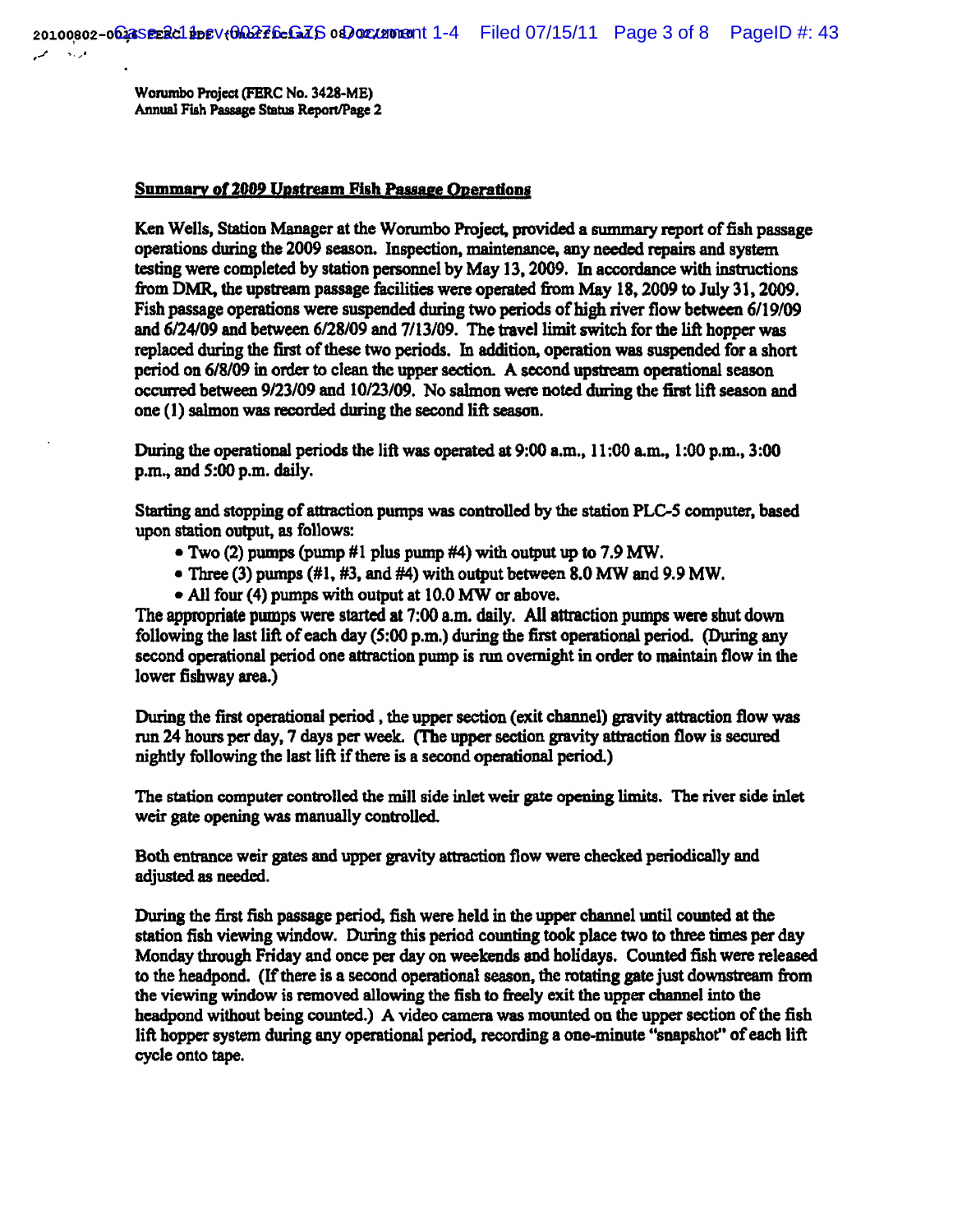Worumbo Project (FERC No. 3428-ME) Annual Fish Passage Status Report/Page 3

The total counts for the 2009 season were as follows:

| Alewives           | 14,961 | $(14,757 \text{ in May and } 204 \text{ in June.})$ |
|--------------------|--------|-----------------------------------------------------|
| Salmon             |        | (during $2^{nd}$ operational season)                |
| <b>Brown Trout</b> | 3      |                                                     |
| <b>Brook Trout</b> |        |                                                     |
| <b>Bass</b>        | 87     |                                                     |
| Shad               | o      |                                                     |
| <b>Suckers</b>     | 5      |                                                     |
| Other              | Q      |                                                     |

#### Summary of 2009 Downstream Fish Passage Operations

The downstream fishway was started for the season on June 4, 2009, by removing all stop log gates from the #3 entrance weir. The backlighting unit was also installed at the #3 entrance at that time. #1 and #2 entrances remained closed throughout the operational period. Except for fishway maintenance activities (removing river debris, etc.), the downstream fisbway remained in operation 24 hours per day and 7 days per week throughout the season. Bird activity was noted in the tailrace and/or zone "8" pool beginning on October 10th and continuing through the end of October. Bird activity during this period is not unusual due to the annual release from Sabattus Pond. The Maine Department of Marine Resources was notified of bird activity, as requested. Downstream passage facilities were closed for the season on December 7, 2009. due to continued high flows accompanied by high levels of debris.

# Anadromous Fish Restoration Progress

Michael E. Brown, Department of Marine Rcsomccs, presented a summary report of anadromous fish restoration activities and results including fish run numbers, stocking efforts, and observations at the Brunswick fishway. The fishway at Brunswick operated from May 6, 2009 to the last week of October 2009. A total of 44,725 adult river herring ascended the fishwayat Brunswick during the 2009 season. Of the total, 22,057 were captured for stocking programs in Androscoggin River watershed lakes and 20,702 were passed into the Brunswick headpond.

No American shad were captured at the Brunswick fishway during the 2009 season and no Merrimack River shad fry were released into the Androscoggin watershed.

A total of 24 Atlantic salmon passed the Brunswick fishway in 2009.

Other 2009 Bnmswick fishway captures reported included: 7 Landlocked Sahnon, 15 Sea Lamprey, 19 Sma11mouth Bass. and 127 White Sucker.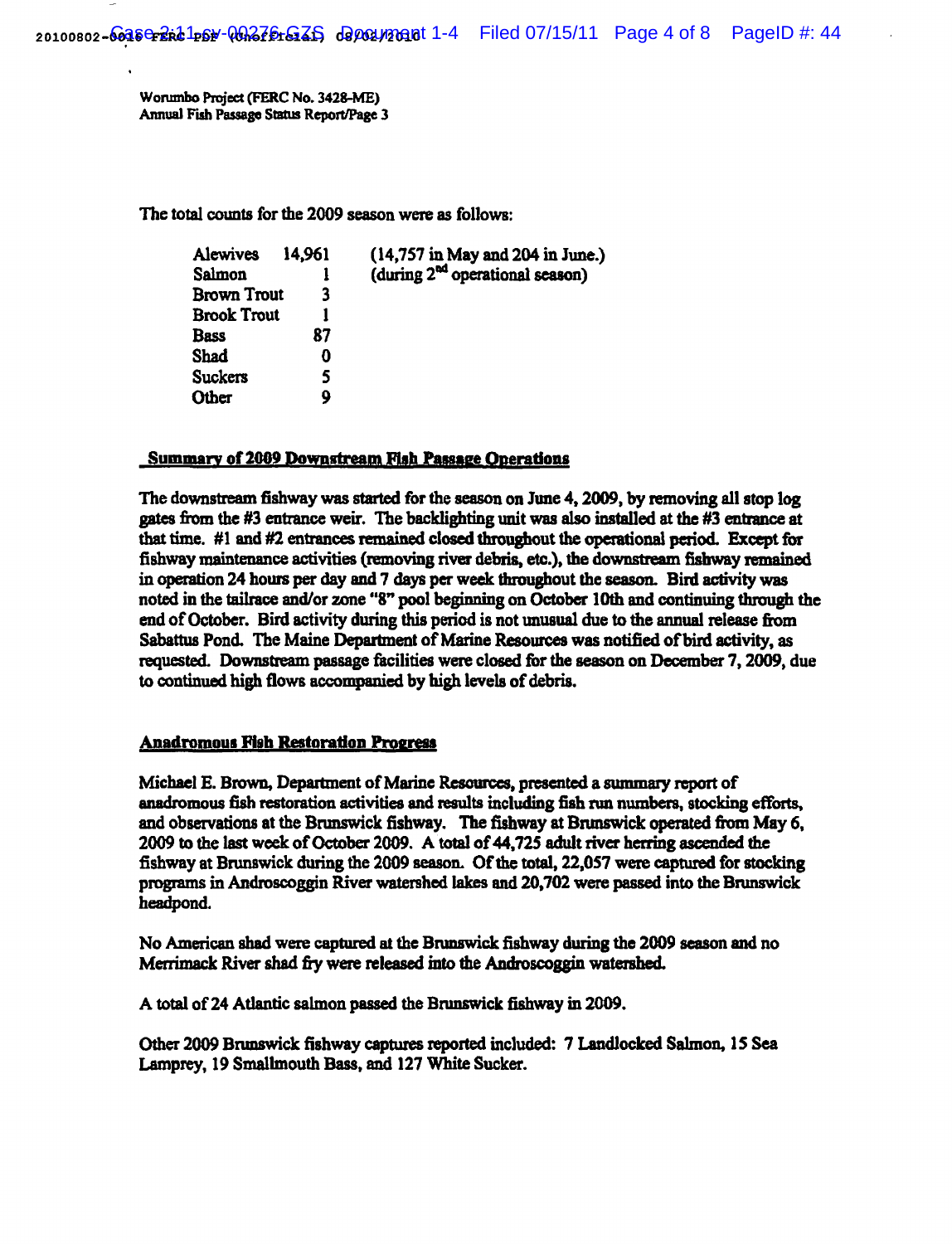Worumbo Project (FBRC No. 3428-ME) Annual Fish Passage Status Report/Page 4

The dam on the Little River has been removed providing unimpeded passage of Atlantic salmon and other species to Little River habitat.

There has been some progress in providing fish passage on the Sabattus River. The Atlantic Salmon Federation has some ability to deal with some of the liability issues remaining concerning removal of the Juliet Dam and they are working with the Maine Department of Environmental Protection to resolve them. There is some funding availability for installation of fish passage at the Upper Dam and discussions have begun with the Town of Lisbon.

Paul Christman and Melissa Laser (DMR) summarized Atlantic salmon activities. There is no active salmon restoration program on the Androscoggin River. However, there are indications that there may be some activity, including spawning, in the Little River and, possibly, in other tributaries. The 2009 season saw numbers of salmon nearly as good as has been seen in the past 10-15 years due to apparent improvement in marine survival.

# Fish Restoration Plans for 2010

Michael Brown of the Maine Department of Marine Resources (DMR.) provided a summary of plans for fish restoration activities on the Androscoggin River during the 2010 season. The DMR will continue its river herring counting, release and stocking activities from the Bnmswick fishway facilities. DMR will continue to monitor adult shad activity in and around the Brunswick fishway facilities. Attempts will be made to capture adult shad either for transport and release to upstream spawning habitat and/or for transport to the fiy hatchery. Due to lack of funds for transport and hatchery activity, DMR has no plans to stock shad from the Merrimack River in 2010. Also, DMR plans to continue assessment of the numbers of river herring below the Juliet Dam on the Sabattus River and to conduct habitat work on the Little River. Atlantic salmon will be allowed to pass upstream from Brunswick.

Paul Christman and Melissa Laser of DMR outlined planned salmon activities during 2010. Salmon management on the Androscoggin River takes the form of a passive program. The focus is on ensuring safe passage, trying to improve conditions. and obtaining a better understanding of what incoming fish are doing and where they are spawning. There are no plans for the introduction of juveniles to the system. Possibly, there will be a telemetry project to gain a better understanding as to where the salmon are going. There are plans for habitat studies, particularly in the Little River which currently appears the most likely place for spawning to be occurring and for habitat discovery. Electro-fishing studies may also be conducted. Other tributaries will also be investigated. It is not likely that much additional mainstem habitat will be discovered or become available. Based upon recent past experience, a significant number of salmon is anticipated again in 2010.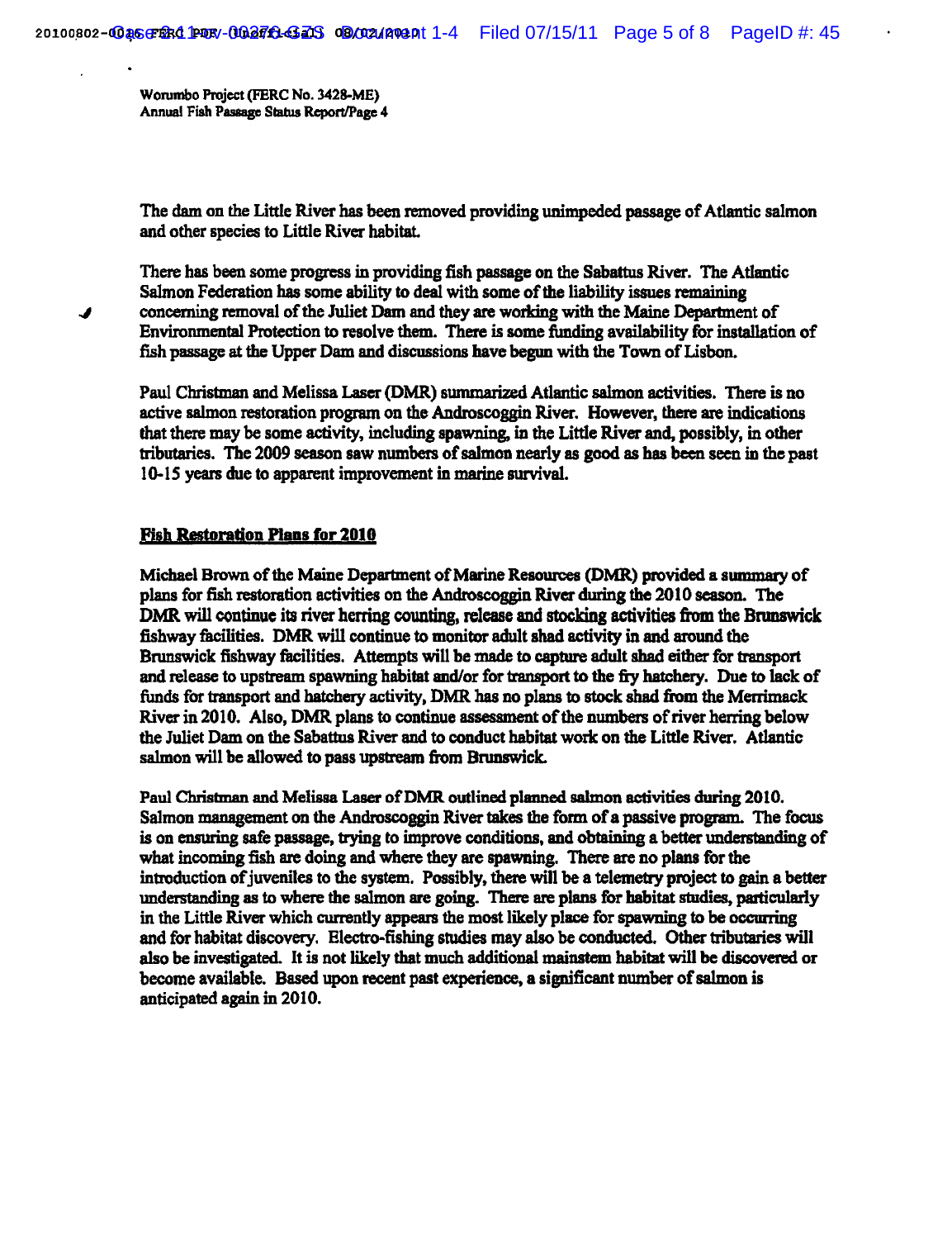Wonunbo Projoct (FERC No. 3428-ME) Annual Fish Passage Status ReportlPagc *S* 

#### Study Plans

The resource agencies have agreed that no feasible method for monitoring downstream passage of juvenile alewives at the Worumbo site appears to exist at the current time and they have recommended that formal downstream efficiency studies be suspended until such time that appropriate technology and sufficient numbers of alewives co-exist to make a successful study likely. The appropriate conditions do not yet exist. Therefore, no downstream fish passage studies are planned for the 2010 season.

The resource agencies also continue to watch for the appropriate conditions to conduct upstream passage studies under high flow conditions at the Worumbo Project. It is estimated that 100,000 or more fish are needed with high flow conditions to successfully accomplish this study.

# Upstream Fish Passage Operations for 2010

The Worumbo upstream fish passage facilities will be ready for operation by May 15,2010. The actual startup date will be determined by DMR based upon the first passage of fish at the Brunswick facility downstream from Worumbo. The upstream passage system will be operated through the river herring upstream migration season which nonnalIy ends in July. A second fall upstream passage season may be requested for 1ate-nmning fish such as Atlantic salmon. The Worumbo bypass reach will be monitored for trapped fish during any dam maintenance activities which would result in reduced flows. As in the past, actual startup and shutdown will be in compliance with requests from DMR staff. All attraction pumps will be tested and made ready for operation before the start of the fish passage season. MHO will continue to record each fish lift in order to facilitate the observation of migrating fish, especially during those operational periods in which no counting occurs. The fishway will be operated according to the same schedule and in the same manner as in 2009:

- Attraction pump operation will begin daily at 7:00 a.m. two hours before the first scheduled lift. The lift will be operated daily at 9:00 a.m., 11 :00 a.m., 1 :00 p.m., 3:00 p.m., and 5:00 p.m. during upstream migration periods. During the alewife/shad upstream migration, fish will be held in the upper section exit channel for counting and then released into the headpond. The rotating gate at the viewing window will remain open following the alewife/shad upstream migration.
- With one generating unit on line (Unit  $\#1$  is the lead unit during the alewife/shad upstream migration season), the shoreside eutrancc gate will be closed. The riverside entrance gate will be adjusted to maintain a differential between tailwater and entrance channel of approximately *0.5* ft.
- When both units are on line, both the shoreside and the riverside entrance gates are open and adjusted as necessary to maintain the 0.5-ft differential.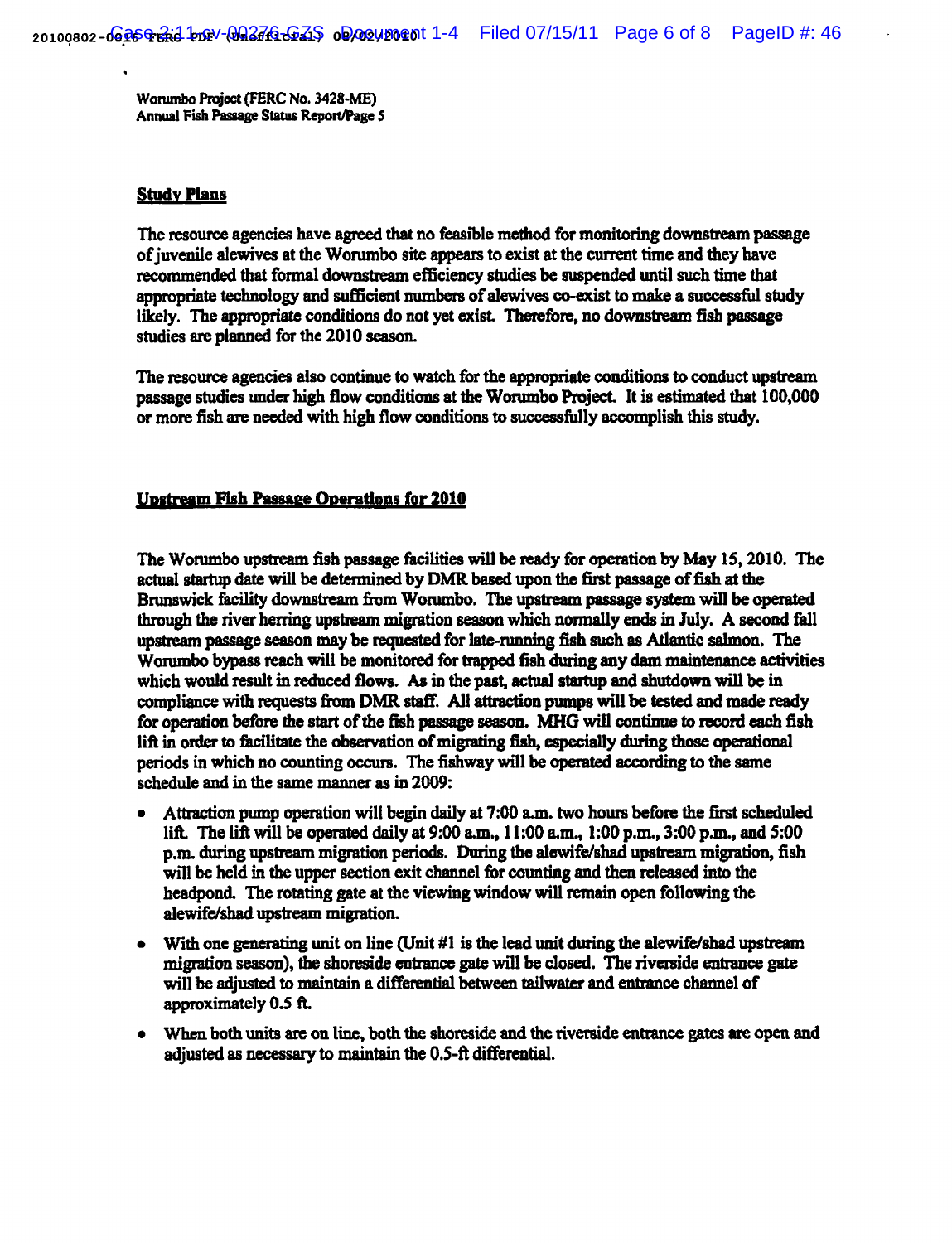-. I •

Worumbo Project (PERC No. 3428.ME) Annual Fish Passage Status Report/Page 6

- The upper section gravity attraction flow system will be operated as follows:
	- During the alewife/shad upstream migration season (mid-May to mid-July), attraction flow will be maintained at approximately 1.0 fps on a 24 hours per day  $/7$  days per week basis.
	- During any subsequent period of fishway operation for Atlantic salmon migration, gravity attraction flow will operate from 7:30 a.m. to 5:00 p.m. 7 days per week.

As in the past, MHO will continue to cooperate with and work closely with DMR staff in determining upstream passage operation schedules and procedures appropriate to actual conditions for al1 targeted fish species.

# Downstream Fish Passage Operations for 2010

In accordance with DMR instructions, downstream fish passage facilities will be ready for operation on April I", or as soon as can done safely given river conditions and operational limitations (e.g., high flows, ice, excessive hydraulic pressure, etc.). The downsteam passage will be operated until December  $31<sup>st</sup>$ , unless river conditions (ice, river debris, or high flows, for example) force an earlier shutdown. DMR will be notified of any necessary operational interruptions and any needed planned maintenance will be coordinated with DMR staff. Station operators will continue to notify DMR if any unusual bird activity should occur. In addition, the downstream passage facility will be operated as follows:

- As in the past, entrance weir #3 will remain in full open position and weirs #1 and #2 will be closed except during periods of maintenance activity at entrance #3.
- The light fixture at entrance weir #3 will be on at all times during the downstream migration season.
- Flashboards will be used to provide a deeper plunge pool for receiving fish migrating downstream. The stop log configuration at the plunge pool exit gates will remain as in 2009 pending further guidance from DMR.

# **Other**

Miller Hydro Group needs to replace the crib dam on the Durham side of the river. The plan is to build a new dam just downstream from the current dam. No changes in head or operation are planned. Construction is planned during the 2010 summer season if permitting is in place. If not, construction will be scheduled for the summer of 2011. A two to three month construction period is anticipated. DMR anticipates no problems for salmon during dam construction. MHG wiIl consider integrating upstream eel passage into the design. During construction, the bypass reach will be monitored to prevent fish from being trapped due to any interruptions in flows .

........ " ............. .